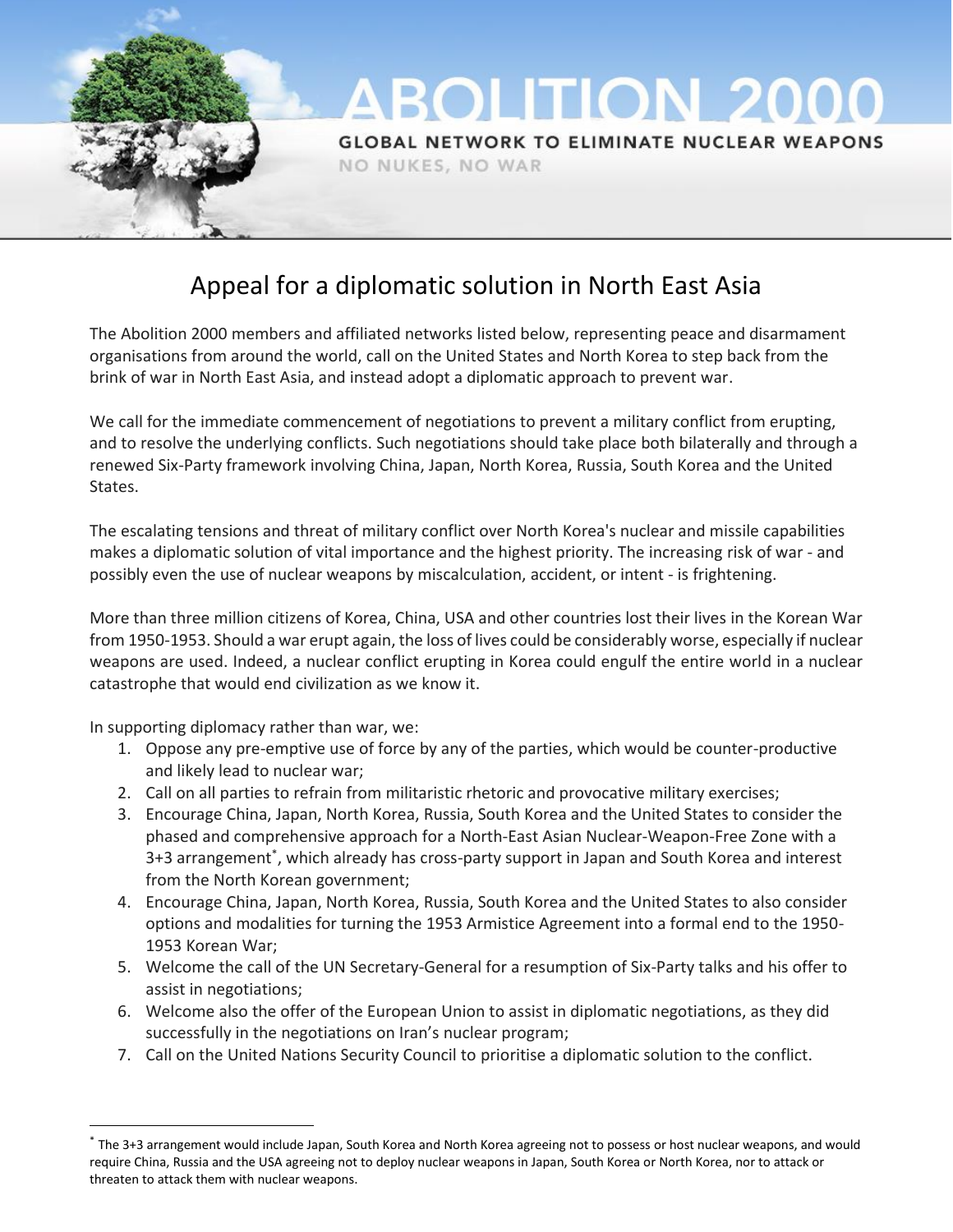## **Endorsers of the Appeal for a diplomatic solution in North East Asia:**

#### **Organisations:**

**Abolition 2000 UK** (UK) **Albert Schweitzer Institute** (USA) **All Souls Nuclear Disarmament Task Force** (USA) **Anglican Pacifist Fellowship of New Zealand** (NZ) **Aotearoa Lawyers for Peace** (New Zealand) **Artistes pour la Paix** (Canada) **Artsen voor Vrede** - **Flemish IPPNW** (Belgium) **Association Des Medecins Francais Pour La Prevention de la Guerre Nucleaire - IPPNW France** (France) **Association of World Citizens** (Germany) **The ATOM Project** (Kazakhstan) **Australian Anti-Bases Campaign Coalition** (Australia) **Baptist Peace Fellowship of North America** (USA) **Basel Peace Office** (Switzerland, International) **Beyond Nuclear** (USA, International) **Blue Banner** (Mongolia) **Campaign for Nuclear Disarmament – CND** (UK) **Canadian Pugwash Group** (Canada) **CND New Zealand** (New Zealand) **CND Scotland** (Scotland) **Christian Campaign for Nuclear Disarmament** (UK) **Coalition for Peace Action, New Jersey** (USA) **Coalition for Peace Action, Pennsylvania** (USA) **Colorado Coalition for the Prevention of Nuclear War Committee of 100** (Finland) **Connecticut Peace and Solidarity Coalition** (USA) **Cymru Campaign for Nuclear Disarmament** (Wales) **Denman Island Peace Group** (Canada) **DPRK Friendship and Cultural Society** (Australia) **Earth Action** (USA, International) **Earthcare not Warfare** (USA) **Economists for Peace and Security** (USA) **Edinburgh Peace & Justice Centre** (Scotland) **Edinburgh CND** (Scotland) **Environmentalists Against War** (USA) **European Environment Foundation** (Switzerland) **Frauen für den Frieden – Women for Peace** (Switzerland) **Gandhi Development Trust** (South Africa) **Gensuikyo - Japan Council against A and H Bombs** (Japan) **Grandmothers for Peace** (USA, International) **Green Party of Washington State** (USA) **Ground Zero Center for Nonviolent Action** (USA) **Harrison fellowship of Reconciliation** (USA) **Hokotehi Moriori Trust** (Rekohu, Chatham Islands) **Human Survival Project** (Australia, International) **IALANA (International Association of Lawyers Against Nuclear Arms) Italy Section** (Italy) **IALANA Germany – Vereinigung für Friedensrecht International Fellowship of Reconciliation - Austria IPPNW Germany Iona Community** (Scotland) **Irish Campaign for Nuclear Disarmament** (Ireland) **Japan Association of Lawyers Against Nuclear Arms Ke Aupuni O Hawaii (The Hawaiian Kingdom)** (Hawaii) **Lawyers' Committee on Nuclear Policy** (USA) **Leo Club of Sunflower Saidpur City** (Bangladesh) **Mankato Area Peace vigil** (USA) **Medact (IPPNW UK) Nuclear Weapons Group** (UK)

**Le Mouvement de la Paix** (France) **Network of Spiritual Progressives** (USA) **Nobel Peace Prize Watch** (Norway) **Norges Fredslag -** Norwegian Peace Society (Norway) **Norwegian Peace Council** (Norway) **Nuclear Age Peace Foundation** (USA) **Nuclear Free Local Authorities** (UK) **NZ DPRK Society** (New Zealand) **One People One Planet** (New Zealand) **Oxford Network for Global Justice and Peace** (UK) **Pacific Institute of Resource Management** (NZ) Pax Christi International (Belgium, international) **Pax Christi Metro New York** (USA) **Peace Action Manhattan** (USA) **Peace Action NY State** (USA) **Peace Depot** (Japan) **Peace Foundation – Te Taupapa Rongomau o Aotearoa** (NZ) **Peace People** (Northern Ireland) **Peace Union of Finland** (Finland) **Peaceworkers** (USA) **People for Nuclear Disarmament** (Australia) **Peoples Solidarity for Participatory Democracy** (Republic of Korea) **Phoenix Settlement Trust** (South Africa) **Physicians for Social Responsibility/IPPNW** (Switzerland) **Portland Fellowship of Reconciliation** (USA) **Pugwash Conferences on Science and World Affairs** (Italy, International) **Quaker Peace and Service Aotearoa New Zealand** (NZ) **Religions for Peace** (USA, International) **Religions for Peace Canada** (Canada) **Rideau Institute** (Canada) **Scientists for Global Responsibility** (Australia) **Shining Bangladesh Foundation** (Bangladesh) **Soka Gakkai International New Zealand** (NZ) **STOP the War Coalition** (Philippines) **Swedish Fellowship of Reconciliation** (Sweden) **Swedish IALANA** (Sweden) **Swiss Lawyers for Nuclear Disarmament** (Switzerland) **Trident Ploughshares** (UK) **Tri-Valley CAREs** (USA) **United Religions Initiative** (USA) **Uniting for Peace** (UK) **Forum voor Vredesactie - Peace Action** (Belgium) **Washington Physicians for Social Responsibility** (USA) **Western States Legal Foundation** (USA) **Western Washington Fellowship of Reconciliation** (USA) **Women for Peace Germany** (Germany) **WILPF (Women's International League for Peace and Freedom) German Section** (Germany) **WILPF Scottish Section** (Scotland) **Seattle Fellowship of Reconciliation** (USA) **World Beyond War** (USA, International) **World Future Council** (Germany, International) **Yorkshire Campaign for Nuclear Disarmament** (UK) **Youth for Nuclear Nonproliferation and Disarmament**  (Bangladesh, India, Nepal, Sri Lanka). **Zone Libre** (Mexico)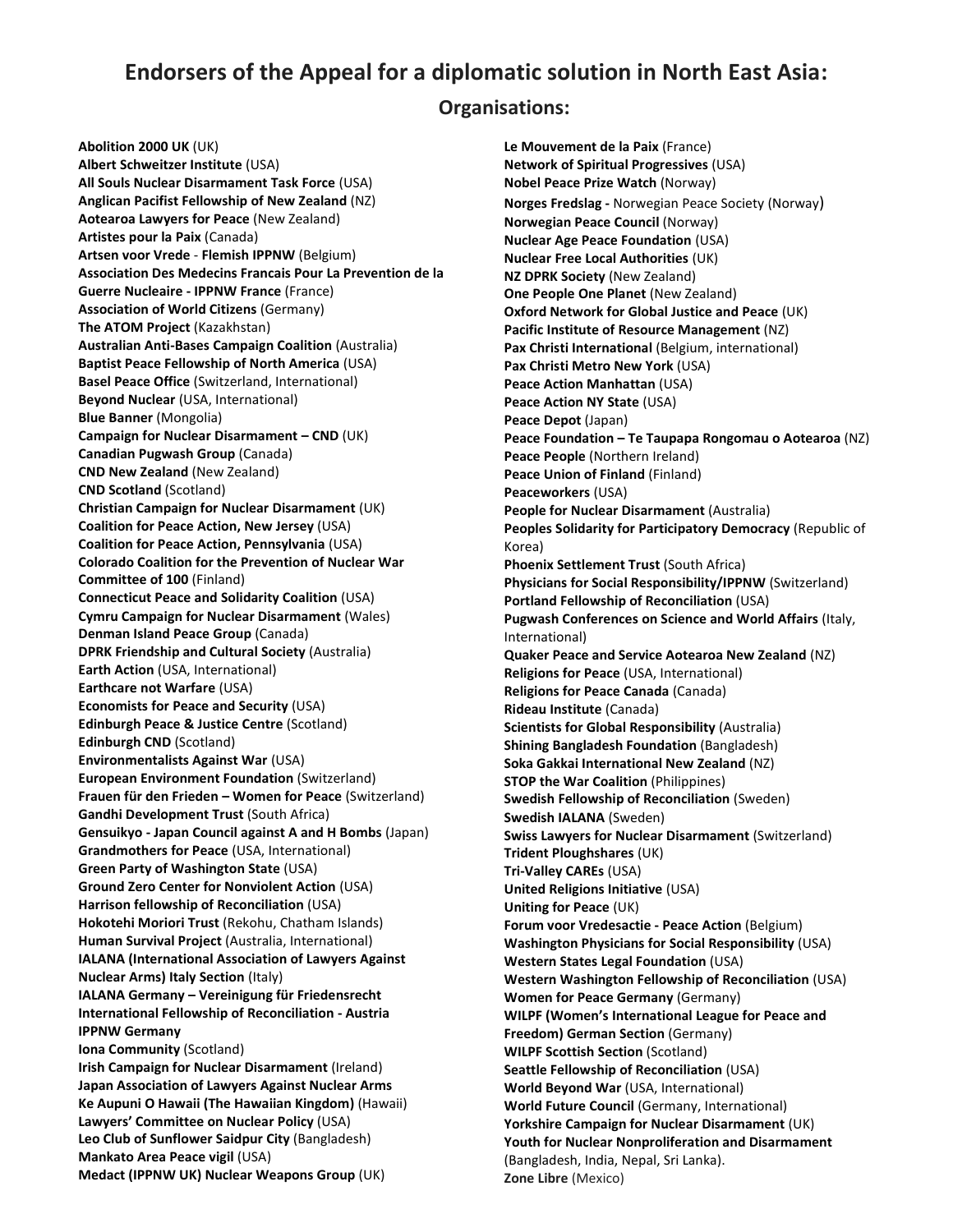### **Individuals:**

#### *(Titles and organization names included for identification purposes)*

**Junko Abe** (Japan)

**Mostafiz Ahmed** (Bangladesh). President, Leo Club of Sunflower Saidpur City **Nur E Alam** (Bangladesh). Youth NND Group **Giorgio Alba** (Italy). Abolition 2000 Global Council **Paul Alexander, Ph.D**. (UK). Visiting Scholar, College of Arts and Law. University of Birmingham **John Amidon** (USA). President, Veterans fr Peace, Chapter 10 **Jean Anderson** (Aotearoa/New Zealand) **Irshad Ansari** (Nepal). Youth NND Group **Carol Archer** (UK). Peace activist **M.K. Bashar Bahar** (Bangladesh). Chairman, BSB Cambrian Education Group. **Nivy Balachandran** (Australia). Religions for Peace Regional Coordinator, Australia, New Zealand and the Pacific Islands **Patti Bass** (USA) **David Barrows** (USA) **Rev. Kathleen Bellefeuille-Rice** (USA) **Dr. Terry Bergeson** (USA). Former WA State Superintendent of Public Instruction **Phon van den Biesen** (Netherlands). Vice-President, International Association of Lawyers Against Nuclear Arms **Ranjit Bhagat** (Nepal). Youth NND Group **Cr David Blackburn** (UK), Nuclear Free Local Authorities English Forum Chair, Leeds City Council **Dr Frank Boulton** (UK). Trustee of MEDACT, the UK affiliate of the International Physicians for the Prevention of Nuclear War (IPPNW) **Francis Anthony Boyle** (USA). Professor of international law, University of Illinois College of Law **Dr Derman Boztok MD** (Turkey). President of IPPNW Turkey **Dr Adam Broinowski** (Australia). Research Fellow, College of Asia and the Pacific. Australian National University **Allen Brubaker** (USA). Former development worker in Somalia and member of the Mennonite Board of Missions **Mark & Margaret Bubenik** (USA). Members of Ground Zero Center for Nonviolent Action **Shawkat Chowdhury MP** (Bangladesh) **Rob Clarke** (Aotearoa/New Zealand). Special Officer for Education, United Nations Association of New Zealand **Prof. Ana María Cetto** (Mexico). Director, Museum of Light, Universidad Nacional Autónoma de México*.* **Peter von Christierson** (USA) **Brenda Clowes** (USA). Couples Counsellor **Harriett Cody** (USA) **Betsy Collins** (USA) **Dr Tony Colman** (UK) World Future Councillor **Phyllis Creighton** (Canada), Science for Peace **Tarja Cronberg** (Finland), Chair of the Middle Powers Initiative. Abolition 2000 Global Council Member **Cr Feargal Dalton** (UK), Nuclear Free Local Authorities Scotland Forum Convener, Glasgow City Council **Rev. John Dear** (USA). Author and activist **Cr Mark Dearey** (UK), Nuclear Free Local Authorities All Ireland Forum Co-Chair, Louth County Council

**Dr. Dieter Deiseroth** (Germany). Academic Council, International Association of Lawyers Against Nuclear Arms **William H. Dent, Jr**. (USA)

**Dr Kate Dewes** (Aotearoa/New Zealand). Co-Director, Disarmament and Security Centre **Akib Dipu** (Bangladesh). Youth NND Group **Sergio Duarte** (Brazil). President of Pugwash Conferences on Science and World Affairs. Former UN Under-Secretary-

General for Disarmament Affairs.

**Leonard Eiger** (USA). Coordinator, NO to NEW TRIDENT **Campaign** 

**Cheryl Eiger** (USA). Member, Ground Zero Center for Nonviolent Action

**Dr Scilla Elworthy** (UK). Founder, Oxford Research Group and of Peace Direct. Councillor, World Future Council

**Andreas Emerson-Moering** (UK). Head of Religious Studies, Norwich High School, UK

**Edwin G. Ehmke** (USA)

**Anwar Fazal** (Malaysia). Director of the Right Livelihood College. Right Livelihood Laureate, 1982

**Rosemary Field** (UK). Medact - IPPNW UK section.

**Anda Filip** (Romania/Switzerland). Member of the World Future Council

**Cr Grace Fletcher-Hackwood** (UK), Nuclear Free Local Authorities English Forum Vice Chair, Manchester City Council

**Dr. Royston Flude** (Switzerland). President, World Circle of the Consensus: Self-sustaining People, Organizations and **Communities** 

**Dr. Frank A. Fromherz** (USA). Professor of sociology of religion, war, peace, and social justice, Portland State University, Oregon

**Ela Gandhi** (South Africa). Vice-President, Religions for Peace **Prof Emilie Gaillard** (France). Law professor at University of Caen Normandy. IALANA Board member

**Roger Gordon** (USA). Retired psychotherapist

**Commander (ret.) Robert Green** (Aotearoa/New Zealand). Co-Director, Disarmament and Security Centre

**Robin Greenberg** (Aotearoa/New Zealand). Filmmaker & conflict resolution practitioner

**Daniel Gingras** (Canada). Former president of Artistes pour la Paix. Member of la Société Saint-Jean-Baptiste de Montréal **Chris Gwyntopher** (UK). Refugee and Migrants Advice Worker. Member of FOR, Religious Society of Friends, Trident Ploughshares and CND.

**Gwyn Gwyntopher** (UK). Retired Social Workers and Lecturer. Member of FOR, Religious Society of Friends, Trident Ploughshares and CND.

**Regina Hagen** (Germany). Atomwaffenfrei Jetz (Nuclear-Weapons-Free Now) Campaign Council member. Abolition 2000 Global Council Member

**David C Hall MD** (USA). Past president, Physicians for Social Responsibility

**Rev. Anne S. Hall** (USA). Retired Lutheran pastor (ELCA), member of Ground Zero Center for Nonviolent Action and Washington Physicians for Social Responsibility.

**John Hallam** (Australia), People for Nuclear Disarmament. Human Survival Project. Abolition 2000 Global Council Member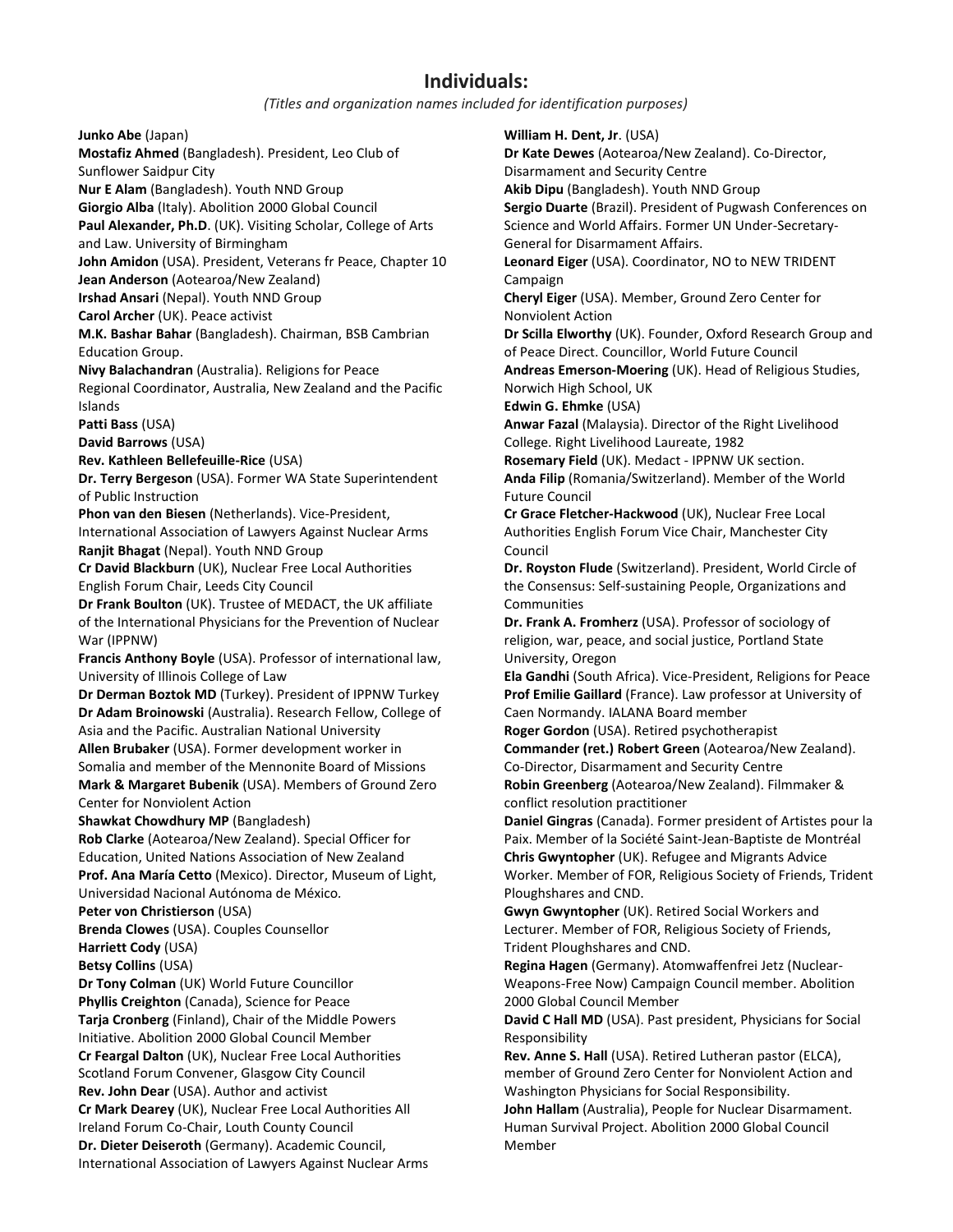**Michael Hamel-Green** (Australia). Emeritus Professor, Victoria University Melbourne **Mary Hanson** (USA), Co-chair, Ground Zero Center for Nonviolent Action Stewardship Council **Stephen A. Harrison** (USA). Lawyer. Member of Peace Action **Thea Harvey-Barratt** (USA). Executive Director, Economists for Peace and Security **M.A, Hasan** (Bangladesh). Chairman, Aristopharma Ltd. **Aminul Haque** (Bangladesh). Youth NND Group **Elaine Hickman** (USA). Member of Ground Zero Center for Non-Violent Action **Ronja Ievers** (New Zealand), National Administrator United Nations Association of New Zealand **S.M. Imtiaz Alam** (Bangladesh). Youth NND Group **Yaeka Inoue** (Japan). JALANA **Chand Babu Iraki** (Nepal) Youth NND Group **Mehboob Babu Iraki** (Nepal). Youth NND Group **Moinul Islam** (Bangladesh). Youth NND Group **Mokhlasur Islam** (Bangladesh). Principal, Sunflower School & College, Saidpur. **David T. Ives** (USA). Executive Director of the Albert Schweitzer Institute. Adjunct Professor of Political Science, Philosophy, and Latin American Culture **Frank Jackson** (UK). Abolition 2000 UK Committee **Enkhsaikhan Jargalsaikhan** (Mongolia), Blue Banner **Bishakha Jha** (Nepal). Youth NND Group **Birgitta Jonsdottir MP** (Iceland). Parliamentarian. Poet. Member, Pirate Party. PNND Council Member. Chair of the International Modern Media institute. **Senator Sehar Kamran** (Pakistan). Member Senate of Pakistan Standing Committees on Defence, Human Rights & Federal Education. President Centre for Pakistan & Gulf Studies **Akira KASAI** (Japan). Member of the House of Representatives **Richard Keller** (Aotearoa/New Zealand) **Rabbi Jonathan Keren-Black** (Australia) **Naimul Haque Khan** (Bangladesh). Director, Lubnan Trade Consortium Ltd. **Bill Kidd MSP** (Scotland). Co-President of Parliamentarians for Nuclear Nonproliferation and Disarmament. Abolition 2000 Global Council Member **Maruf Zaman Koyel** (Bangladesh). President, Nilphamari Chamber of Commerce & Industries. **Kristi** (Canada). Peace campaigner from Edmonton **Raffaella Kristmann** (Switzerland). Frauen für den Frieden, Basel **Stephen Vincent Kobasa** (USA), Trident Resistance Network **Prof. Rolf Kreibich** (Germany). Secretariat for Future Research, Freie University Berlin. Member of the World Future Council **David Krieger** (USA). President of the Nuclear Age Peace Foundation **Dennis Kucinich** (USA). Former Congressman and Mayor of Cleveland Ohio **Prof. Elizabeth Kucinich** (USA). Regenerative Agriculture & Agroforestry Advocate **Barry Ladendorf** (USA). President, Veterans For Peace **Dominique Lalanne** (France). Nuclear physicist. Coordinator of Armes nucléaires STOP. Abolition 2000 Global Council Member

**Jean-Yvon Landrac** (France). Abolition 2000 Global Council member

**Sarah Lasenby** (UK). Oxford Quaker

**Nydia Leaf** (USA). Member of Granny Peace Brigade **Cr Sue Lent** (UK), Nuclear Free Local Authorities Welsh Forum, Cardiff City Council

**Rabbi Michael Lerner** (USA). Editor, Tikkun Magazine **Joyce Leeson** (UK) Public Health Physician

**Andrew Lichterman** (USA). Western States Legal Foundation. Abolition 2000 Global Council Member

**Dr David Lowry** (UK). Former director, European Proliferation Information Centre (EPIC)

**Tim Lynch** (New Zealand). Our Planet

**Lachlan Mackay** (New Zealand)**,** Parliament of the World's Religions Youth Ambassador. Abolition 2000 Global Council Member

**Dirk Van der Maelen MP** (Belgium). Chairman Commission for Foreign Affairs, Belgian Parliament

**Mairead Corrigan Maguire** (Ireland). Nobel Peace Laureate 1976

**Muna Makhamreh** (Jordan). Lawyer. Board director of "MASAR" for Human Development. PNND Coordinator for Arab Countries.

**Jean-Marie Matagne** (France). [Action des Citoyens pour le](http://www.acdn.net/)  [Désarmement Nucléaire.](http://www.acdn.net/) Abolition 2000 Global Council Membe[r](http://www.acdn.net/)

**Prof. Manfred Max-Neef** (Chile). Universidad Austral de Chile. Member of the World Future Council

**Fabio Marcelli** (Italy). Association of Democratic Lawyers. Board Member of IALANA

**Joanie McClellan** (USA). Fellowship of Reconciliation **Cr Norman McDonald** (UK), Nuclear Free Local Authorities Steering Committee Vice Chair, Western Isles Council **Nancy McGill** (USA). Journalist

**R. Michael Medley**, **Ph.D**. (USA). Professor Emeritus of English, Eastern Mennonite University

**Dr Philip Michael** (Ireland). Past VP (Europe) International Society of Doctors for the Environment

**Patricia A. Milliren** (USA)

**Mokhsedul Momenin** (Bangladesh). Union Chairman **LeRoy Moore** PhD, (USA). Rocky Mountain Peace and Justice Center

**John Morgan** (New Zealand). Special Officer for Human Rights, UNA New Zealand

**Sean Morris** (UK). Secretary (Principal Policy Officer), Nuclear Free Local Authorities.

**Prof. Keiko Nakamura** (Japan). Research Center for Nuclear Abolition at Nagasaki University (RECNA)

**Kara Nelson** (NZ). 97-year old peace marcher **Alan Newberg** (USA)

**Ian Newman** (Australia)*.* Biophysicist

**Roland Nivet** (France). Spokesman, Le Mouvement de la Paix **Jan Oberg** (Sweden) Co-founder & director of the

Transnational Foundation for Peace & Future Research **Kenichi Okubo** (Japan). JALANA

**Sister Kay O'Neil** (USA). Presentation Sisters Social Justice Team, Minnesota

**Dr Kirsten Osen** (Norway). Member Norske leger mot atomvåpen – IPPNW Norway

**John Otranto** (Germany)